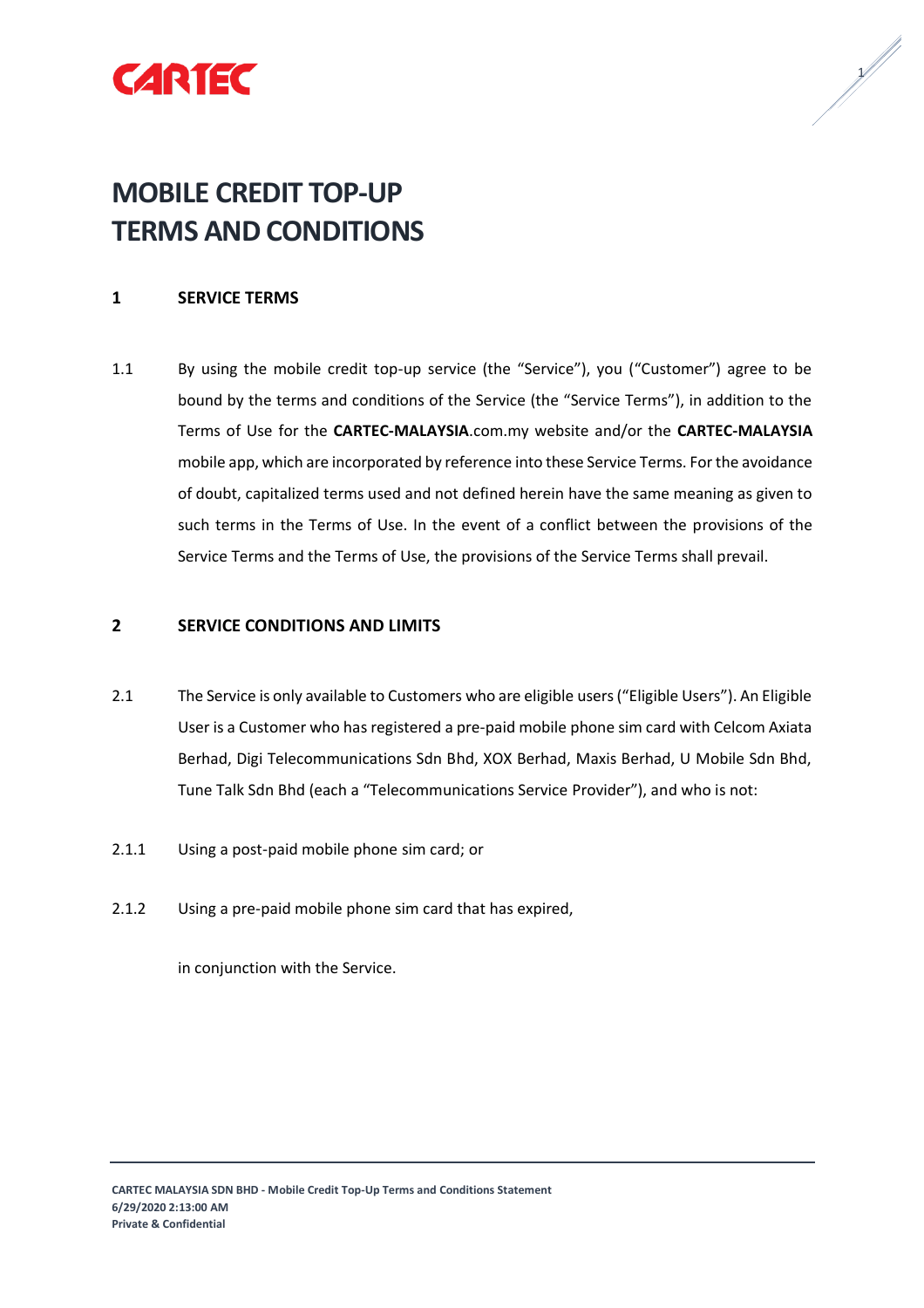

2.2 Notwithstanding that a Customer is an Eligible User, the Service may not be used within twenty minutes from an earlier transaction and the Service may only be used up to a maximum of five (5) times for each number. **CARTEC-MALAYSIA** reserves the right to reject any use of the Service if any of the above limits are exceeded, at its sole discretion.

 $\frac{2}{\sqrt{2}}$ 

- 2.3 The Service shall be accessible from the website determined by **CARTEC-MALAYSIA** from time to time.
- 2.4 The Customer shall use and shall procure that any person the Customer permits or allows to use the Service shall use the Service in accordance with the Service Terms and with such other guidelines, rules and requirements as **CARTEC-MALAYSIA** may issue from time to time or any applicable law.

#### **3 REFUNDS AND CANCELLATIONS**

- 3.1 A Customer shall only be entitled to a refund where:
- 3.1.1 Customer is an Eligible User; and
- 3.1.2 Customer receives an incorrect mobile top-up, or where delivery of the mobile top-up to Customer fails, and such failed delivery is not attributable to the default or conduct of the Customer. For the avoidance of doubt, a Customer shall not be eligible for a refund where Customer has inserted an incorrect, invalid, incomplete or otherwise deficient mobile phone number.
- 3.2 **CARTEC-MALAYSIA** reserves the right to cancel or reject any use of this Service at its sole discretion, including without limitation, where it deems that any transaction is fraudulent or suspects that it is fraudulent.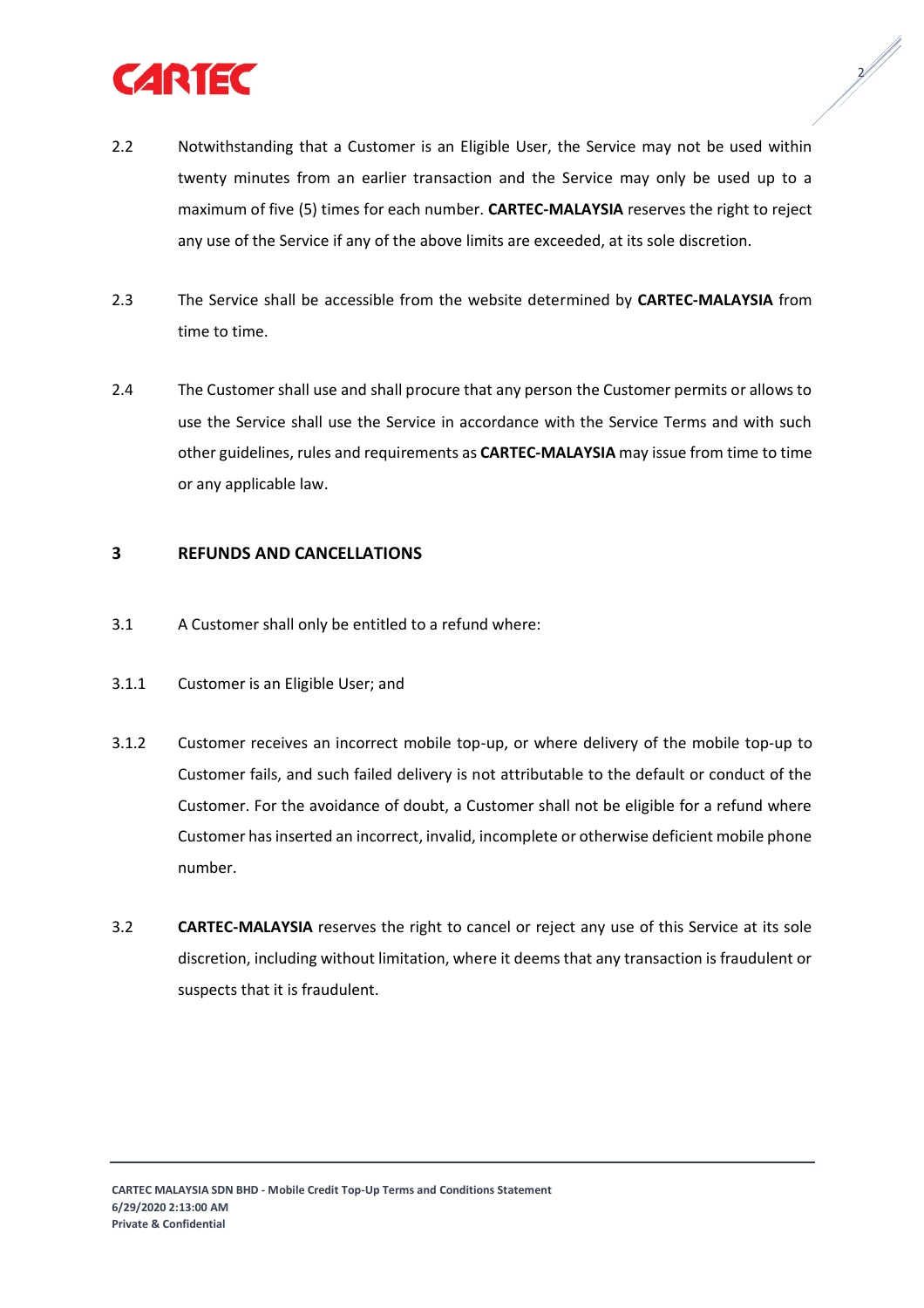



## **4 CUSTOMER'S OBLIGATIONS**

- 4.1 The Customer acknowledges and agrees that:
- 4.1.1 The Customer shall not use the Service or permit the use of the Service in any manner which may adversely affect other Customers' use of the Service and/or any other service provided to such Customers, as **CARTEC-MALAYSIA** may reasonably determine;
- 4.1.2 The Service is offered to the Customer on an "as is" basis;
- 4.1.3 The Customer is responsible for obtaining access to the Service and complying with the Service Terms;
- 4.1.4 Use of the Service constitutes acceptance of these Terms;
- 4.1.5 Customer is responsible for all information the Customer submits, transmits or otherwise makes available during use of the Service;
- 4.1.6 Customer is responsible for all transactions carried out pursuant to the Service relating to the Customer's pre-paid mobile account(s);
- 4.1.7 **CARTEC-MALAYSIA** is in no way responsible for any credit card or online top-up transactions carried out pursuant to the Service and any errors in processing payment, payment disputes and/or any other payment related matters pursuant to the Service shall be referred by the Customer directly with the respective bank(s) issuing the credit card(s);
- 4.1.8 **CARTEC-MALAYSIA** may require the Customer to submit information from time to time pursuant to the Service (which may include financial information and credit card details) and such information and details may (subject to any obligations of confidentiality) be made available by **CARTEC-MALAYSIA** to third parties for purposes of facilitating the provision of the Service;
- 4.1.9 The Customer shall comply with all applicable laws when using the Service;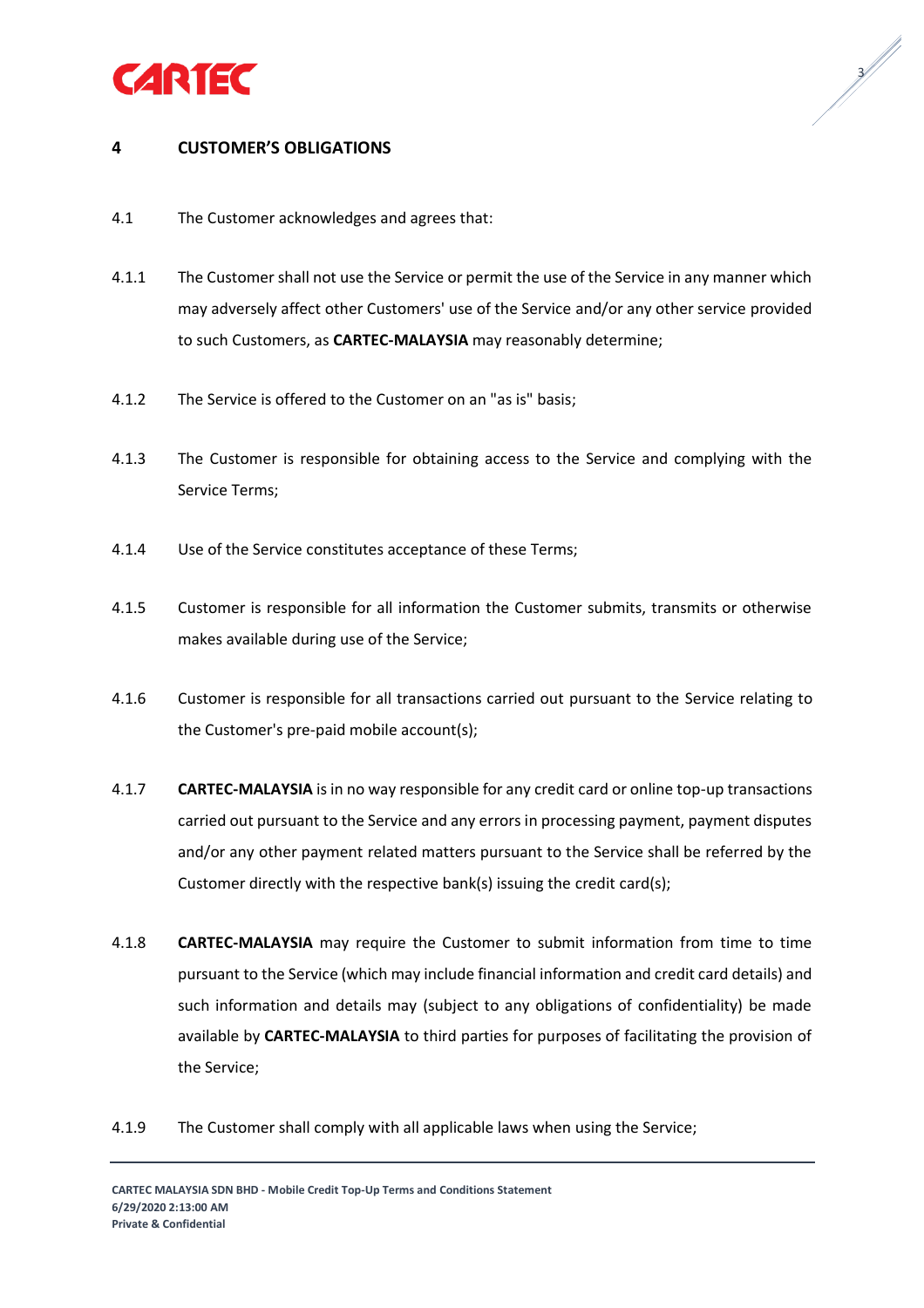

4.1.10 **CARTEC-MALAYSIA** expressly excludes any guarantee, representation, warranty, condition, term or undertaking of any kind, express or implied, statutory or otherwise or any representations or warranties arising from usage or custom or trade or by operation of law, including (without limitation) as to the sequence, originality, correctness, completeness, accuracy, timelines, currency, noninfringement, merchantability or fitness for any particular purpose in relation to the Service;

 $\sqrt{\frac{2}{\pi}}$ 

4.1.11 **CARTEC-MALAYSIA** to the fullest extent permitted by law exclude all warranties, rights and remedies (including warranties implied by statute or otherwise) that the Customer would otherwise be entitled to by law.

#### **5 AVAILABILITY OF SERVICE**

- 5.1 The Customer acknowledges that Service availability is subject to:
- 5.1.1 availability of resources including, without limitation, availability of **CARTEC-MALAYSIA**.com.my website and/or the **CARTEC-MALAYSIA** mobile app; and
- 5.1.2 systems at the time and location when the Service is requested or delivered.
- 5.2 The Customer accepts that **CARTEC-MALAYSIA** shall not be responsible to the Customer for any loss, damage, claim or compensation of whatever nature arising from or related to the Service including but not limited to any alleged unauthorized transactions, disruptions, errors, defects or unavailability of Service, loss of data or damage to any mobile equipment of the Customer. **CARTEC-MALAYSIA** does not make any warranty on the performance and capability of the **CARTEC-MALAYSIA**.com.my website and/or the **CARTEC-MALAYSIA** mobile app, the Service and/or any software or hardware used with the Service or any application accessed by the Customer using the **CARTEC-MALAYSIA**.com.my website and/or the **CARTEC-MALAYSIA** mobile app and/or Service.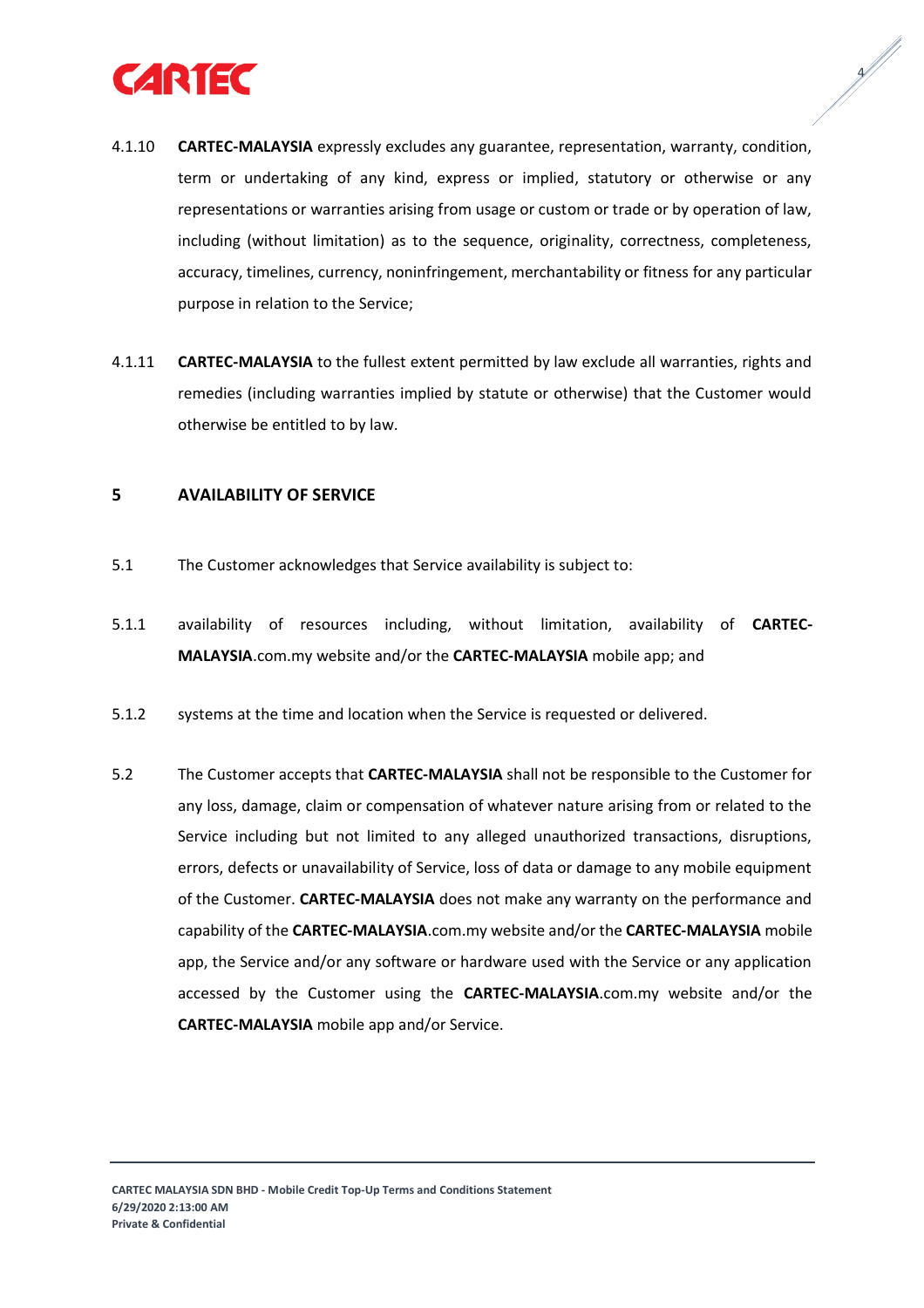

5.3 The Customer accepts and acknowledges that **CARTEC-MALAYSIA** may suspend, terminate and/or discontinue the Service and/or access of any Customer to the Service or any part thereof at any time in its sole and absolute discretion without prior notice and without any liability whatsoever to the Customer.

**5/1/1** 

### **6 USE AND DISCLOSURE OF DATA**

6.1 The Customer agrees that **CARTEC-MALAYSIA** shall be entitled to use or disclose any information or data disclosed by the Customer in accordance with **CARTEC-MALAYSIA**'s Privacy Policy. The Customer is entitled to withdraw such consent in the procedure as prescribed by **CARTEC-MALAYSIA** from time to time.